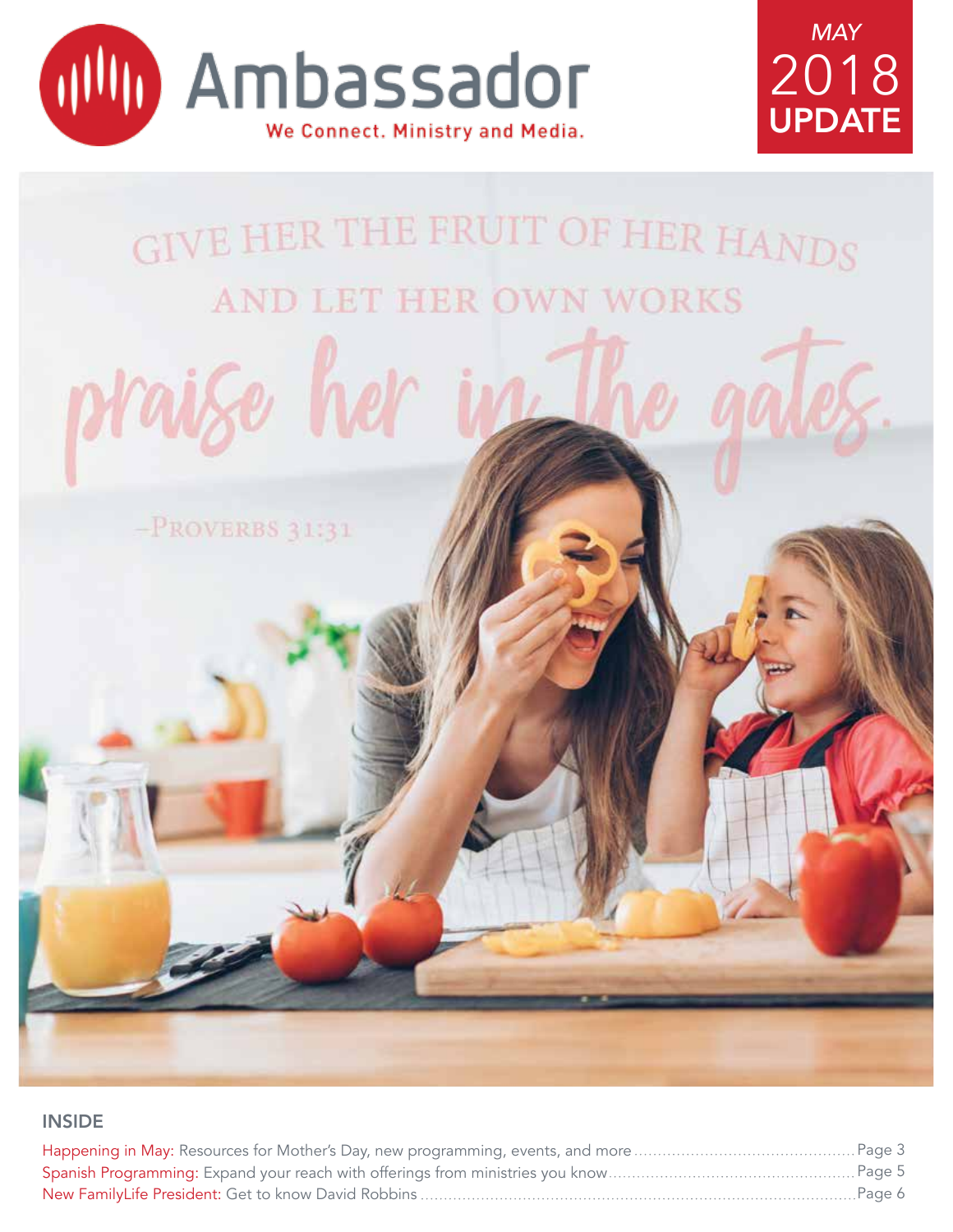New from Anne Graham Lotz is *In This Final Hour*—an audio as well as video resource with teaching on refreshing our spirits in the midst of



global, national, racial, political and even personal turmoil. A timely message from God's Word!



While the Spanish edition of Revive Our Hearts continues to flourish (see page 5!), another global outreach is developing in South Africa where

more than 50 *True Woman 101*  and 201 Bible study groups have started. Curriculum for *TW 101* has been translated into Afrikaans by South Africa's largest Christian publisher.

Brand new from Mercy Ships is a devotional entitled *A Daily Dose of Mercy*, developed from content originally delivered on the 1:00



feature *The Mercy Minute* with Don Stephens and co-written by staffer Nancy Predaina. Request a copy from Haley@ambaa.com.



In its 2017 annual report, Evangelism **Explosion** reports that to date, more than 500,000 children

have been trained to share their faith through EE's *Hope for Kids* initiative!

Out of five decades of pastoral experience, *The Preacher's Bible* reflects what John MacArthur believes is the "perfect preaching Bible" with

 $2$   $1$ 

space for notes, opens flat, separates verses and is without footnotes so it is pure text of Scripture. *Every* attendee of the Shepherd's Conference this year (4000 pastors/ministers) received a copy of the edition.

# DID YOU KNOW? TECHNICALLY SPEAKING

### *Jim Sanders Reports from NAB*

I'm astounded to admit it: My first visit to an NAB Convention was nearly 40 years ago. That was shortly after the third day of creation and the earth's crust was hardening. I can hardly believe four decades have washed by. The changes which have taken place at NAB are nothing short of astounding in the intervening time.

This year's convention left me just as astounded as the very first I attended. And this year, my mouth was agape for many reasons. The breadth and density of the show is phenomenal.

One thing I've finally learned is that when you're elbowing your way through a crowd of over 100,000 attendees spread out over a million square feet of exhibits, you need a plan. NAB has vastly improved, through their app, the process of agendamaking. The mobile app is a wonderful tool which moves you fluidly from exhibit to exhibit, punctuated by astounding technology along the way:

- Massive and pristine 8K video monitors
- Automated robotic camera dollies and jibs
- Flexible video display systems (like the one pictured here; water falling over a series of cubes)
- Quadcopters capable of the most spectacular camera moves

However, in addition to lots of tire-kicking, our mission this year was threefold:

- 1. Shopping for an IP Audio solution for the Amb-OS TOC and Ambassador's production facilities (NAB is a great place to go shopping for equipment).
- 2. Co-hosting the annual Christian Radio Technical forum dinner (it's always Monday nights . . . and free! Join us next year if you can).
- 3. A project we're calling Amb-OS 2.0: The follow-up hardware solution for program delivery.

No formal news to announce here, but we've been in development for a couple years now and are excited about the days ahead. Great partnerships are often formed at NAB which has been no exception for Amb-OS. Stay tuned!



Tom Bosscher is recipient of CR Tech's "Broadcast Engineer of the Year" award. He's been at WCSG-FM in Grand Rapids for 23 years and gracious moderator/ host of the CR Tech forum (crtech.org) for two decades.



Team Amb-OS (L-R): Charley Mefferd, Steve Reinke, Ken Van Prooyen, Dick Becvar, Jim Sanders

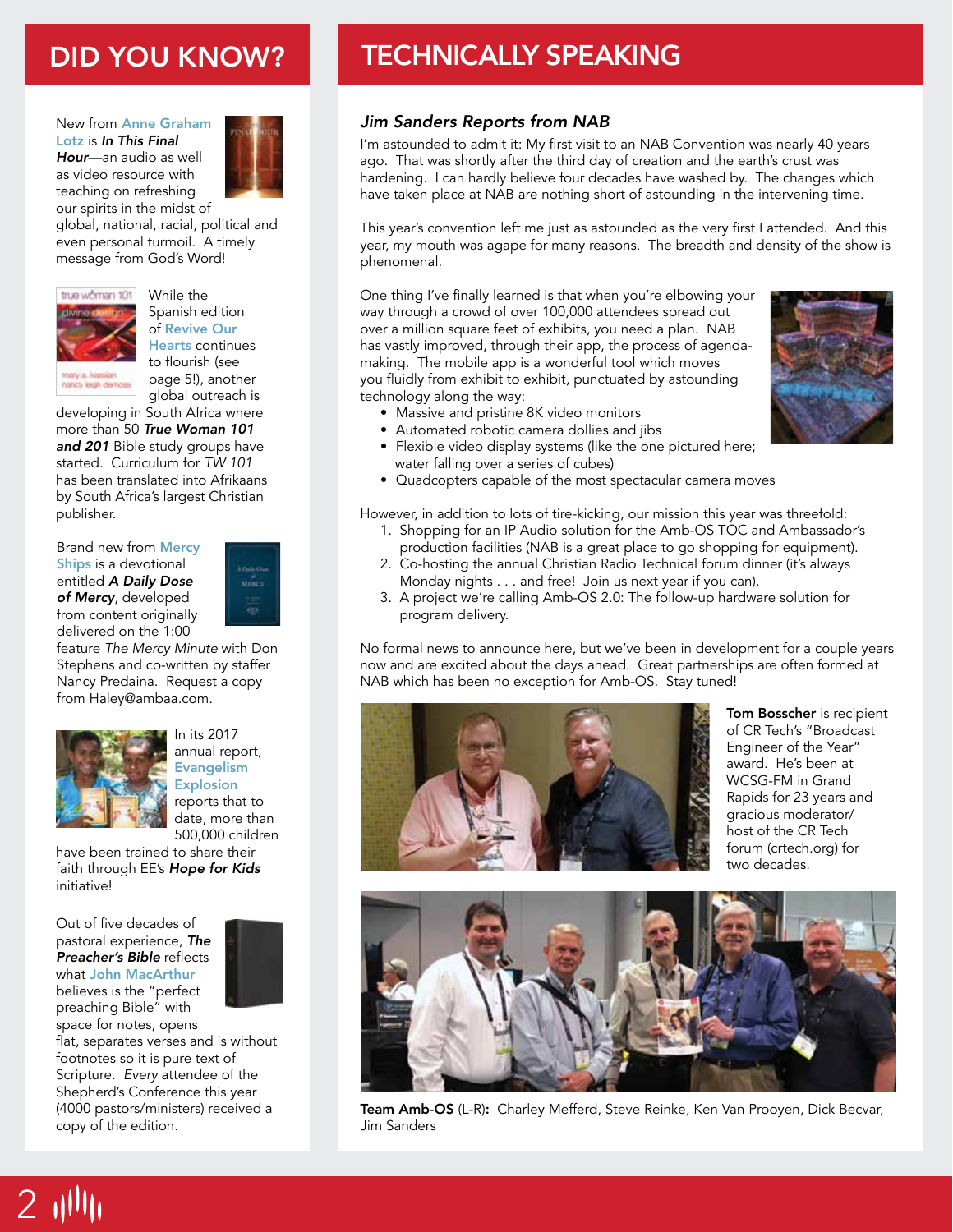# *Here's what's happening in May!*

For the latest programming news and ministry updates, be sure to connect with us on social media (@AmbassadorTeam) and subscribe to our e-newsletters. You'll find the details on our website!

# **THIS MONTH**



### *Glad News for Muslims Debuts*

Featuring Samy Tanagho, the program which launches May 7 is designed to help listeners conquer any fear in undertaking spiritual dialog—even friendship—with Muslim co-workers, neighbors, or fellow students. Voiced by an Egyptian believer who is passionate about reaching Muslims, the 1:00 daily fills an important need as the Muslim population in the USA continues to grow.

# **DON'T GC IT ALON**

### *FamilyLife's Art of Parenting Launch*

familylife's art of

Companion to the popular FamilyLife video series *The Art of Marriage®* and released with the *Like Arrows* movie premiere May 1, *FamilyLife's Art of Parenting* launches this month. An 8-week small group series and free online course are available at FamilyLife.com/Parenting.



### *The Wilberforce Weekend Gathering*

Hosted by The Colson Center, this stellar three-day event features TCC leaders John Stonestreet and Bill Brown along with Eric Metaxas, Joni Eareckson Tada, Chris Brooks and others. Held in Washington DC, the weekend includes commissioning of the 2018 class of Colson Fellows as well.



### *Mother's Day Tool Kit*

We've put together the best in audio and digital tools from our speakers for your use this Mother's Day (May 13). Find it on our website!

3 اااااا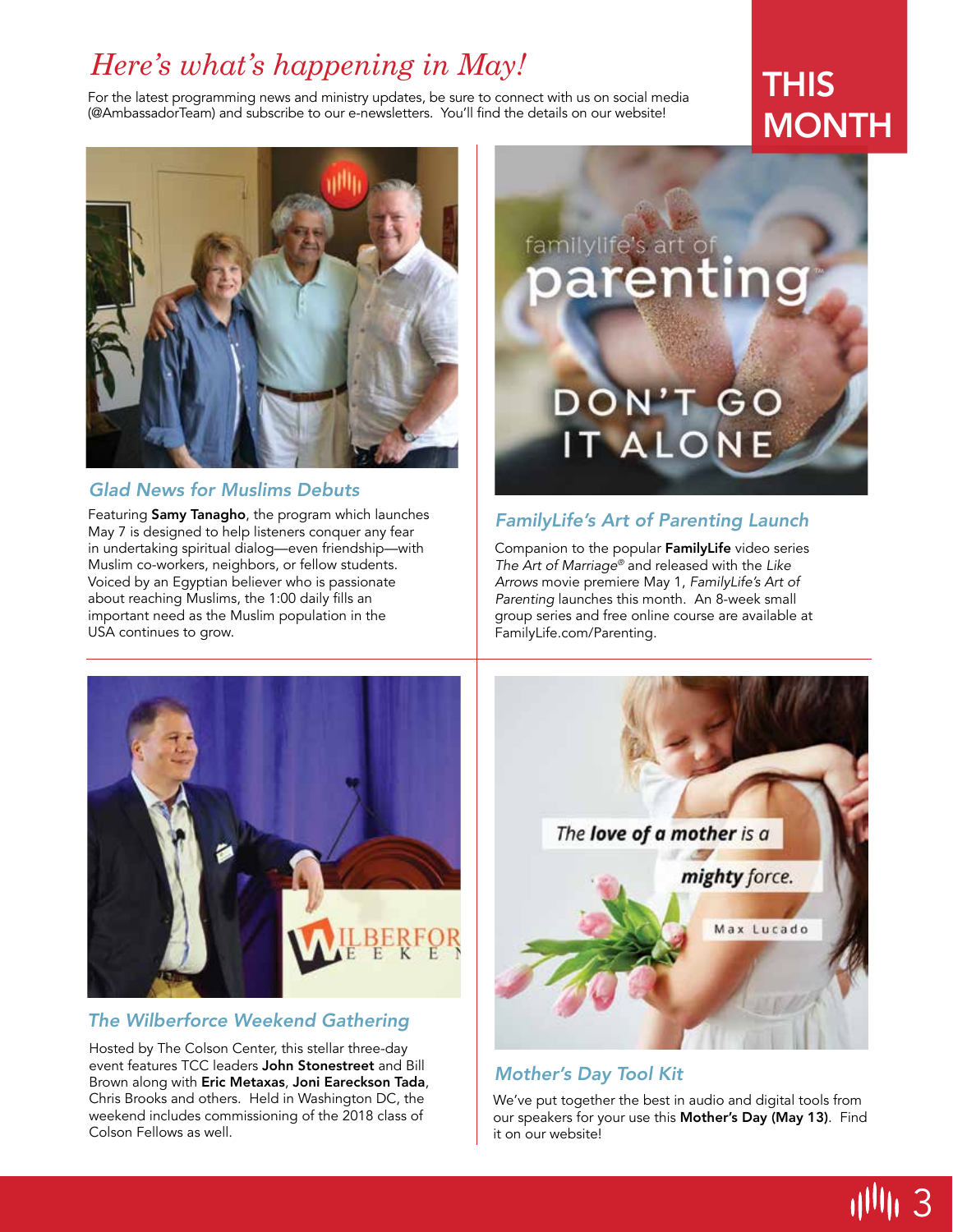# **PHOTO** RECAP

**WELCOME!** 







A Indeed, we'll have the Red Carpet ready for YOU just like we did for Gary Booker and John Bethany, guests from the Global team at Focus!

**B** And here's what you may find once you come inside! Great fun with the Focus duo—Jim Daly and John Fuller-here for ice cream.

 $C$  This is our version of Where's Waldo  $\ldots$  can you "spy" the third face in pix?

 $\mathsf D$  Grateful for a long partnership for Focus with KWVE friends—**Lance Emma** (GM) and **Brian** Brodersen (Pastor-Calvary Chapel).

**E/F** Award time ... Joni was one of "Top 10" programs for Focus on the Family this past year while Barry Meguiar *(Ignite America)* was honored by Moody Bible Institute with its "1886 Legacy Award" for integrating faith and work.

G It's the Haven team (Board, leadership and guests) for a retreat where Jim was delighted to lead a whiteboard session on ministry strategy for the future.







A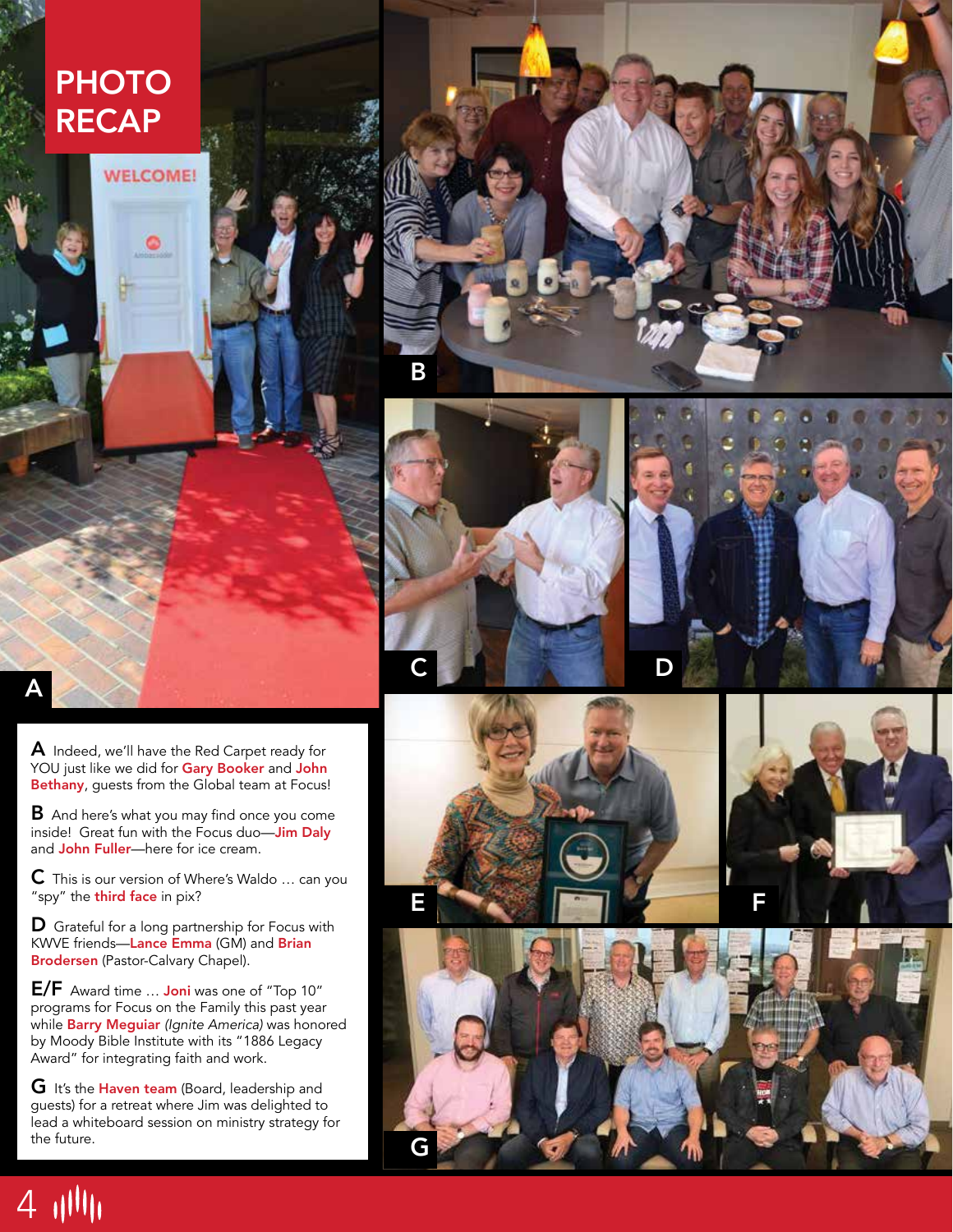# $\emph{iSe habla}$  español?

Did you know many of the English broadcasts from our ministry partners are also available in Spanish? The same great-quality content offers an opportunity to expand your reach to those in the Spanishspeaking community.

# ON THE AIR

# *Revive Our Hearts Aviva Nuestros Corazones*

Celebrating its 5th anniversary as a daily 28:00 radio program, *Aviva Nuestros Corazones* calls women to a life of surrender, sacrifice, service, and Spirit-filled living.

*FamilyLife Today Vida en Familia Hoy*

*Vida en Familia Hoy* is a daily 14:30 feature where listeners hear practical answers drawn from the Bible to issues faced by couples and families today — with the purpose of effectively developing godly marriages and families who change the world one home at a time.

## *Grace to You Gracia a Vosotros*

*Gracia a Vosotros* is the daily 30:00 Bible-teaching media ministry of Pastor John MacArthur with messages based on sermons from the pulpit of Grace Community Church.

### *Joni and Friends Joni y Amigos*

In the 1:00 daily Spanish radio program, Joni y Amigos, listeners are encouraged by Joni Eareckson Tada's life testimony as a woman changed by disability and saved by a relationship with Jesus!

### *Focus on the Family Enfoque A La Familia*

*Enfoque a la Familia* was specially created to give hope and support in the midst of suffering. For over 20 years, this daily 15:00 program, has offered practical advice to Hispanic and Spanish-speaking families around the world.

*Also available from Focus on the Family:*

A 60-second daily feature addressing the marriage and parenting topics listeners care about most, *Cada Minuto Cuenta (Every Minute Counts)* offers timeless wisdom in an ever-changing world.

*Aventuras en Odisea (Adventures in Odyssey)*, a 24:00 weekly program, presents the stories, characters and situations kids love … and the values that Mom and Dad appreciate!

*Conectados (Plugged In)* is a 1:00 daily entertainment guide full of the reviews you need to make wise personal and family-friendly decisions about movies, videos, music, TV, games and books.

### Ready to air?

*Contact Lee Ann Jackson (in English or Spanish!) at lee@ambaa.com.*

5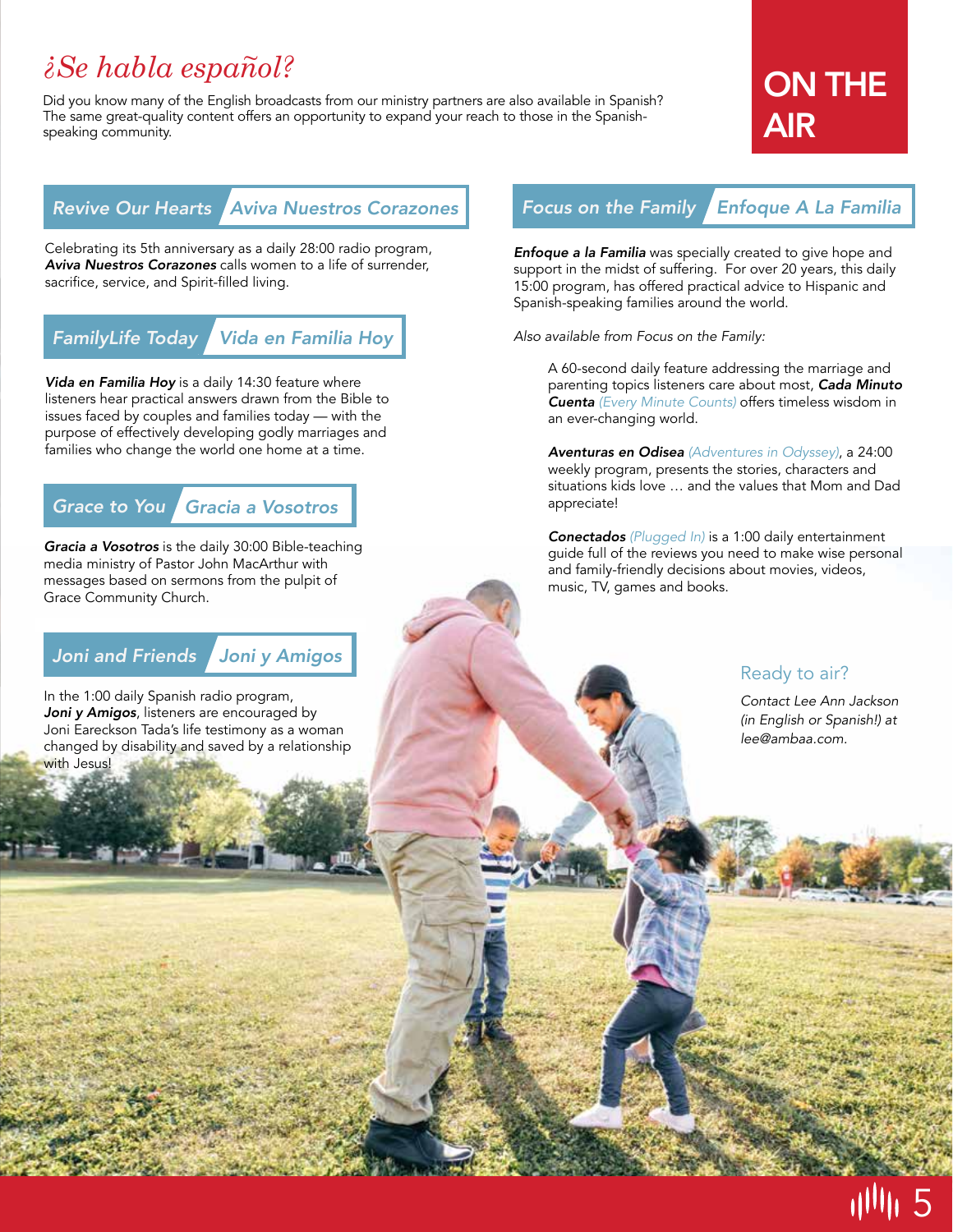# **NEW** LEADER

# David Robbins (For though I am free from all,

President of FamilyLife

I have made myself a servant to all, that I might win more of them."

> *— 1 Corinthians 9:19 (David's life verse)*

*First, welcome to FamilyLife. What is a one-sentence summary of your impression of this new assignment?*

Assuming my role at FamilyLife has shown me how great the opportunity is to impact future generations and reminded me how firm a foundation to do so has been laid in the Bible.

#### *What is one thing your parents instilled in you that you want to pass on to your children?*

I grew up living on a college campus in the Mississippi Delta, where my dad worked in higher education. I appreciate and want to pass on how my parents modeled a marriage bond that was



*Meg is my beautiful bride of 17 years. We love being a team in ministry. God has gifted us with four kids: Ford (11), Mim (10), Roe (8), and our native New Yorker, Mac (2).*

6 1111

strengthened in low moments just as much as in high times. I am marked by observing my parents, over many years, continually strengthen their character together in the context of a rich and honest friendship.

#### *You have served Cru for nearly 20 years, what did you learn about ministry serving internationally (Italy) and most recently in New York City?*

Growing up in the Bible Belt and being in ministry at the University of Georgia, where a Christian worldview is culturally accepted, it has been incredibly formative to do ministry in places where a post-Christian, secular mindset is the cultural norm.

We found it healthy and stretching to consistently be around people who do not default to thinking like us. We learned that people's starting places about faith and Jesus are often, and increasingly, totally different. We sought to really put into practice following the compassion and ways of Jesus in meeting people where they are and journeying with them in grace and truth. In leading FamilyLife, we will never water down the gospel or God's Word, but we will be willing to shift our posture and assumptions about people's faith journeys. God is not calling us to hunker down and shout louder, but to equip believers to share vulnerably and talk like real people about how Jesus makes a difference every day in our marriages and families.

*You've stepped into the proverbial "big*  shoes to fill," following the ministry *cofounder, Dennis Rainey. Who has been*  a mentor to you whose influence will be *felt as you step into the President's role?*

God has graciously given me the gift of having several older men mentor me through a variety of seasons. While in New York for five years, I started Skyping weekly with David English, a longtime Cru staff leader who was also a former roommate of Dennis Rainey's at the University of Arkansas. David continues to ensure me that, no matter the location or circumstances, I am living authentically a oneness with God in connection to vocation.

### *Any surprises yet at FamilyLife?*

No real surprises because of how candid and thorough the succession planning and transition has been discussed with Dennis, Bob, me, and others on the team. My deepest desire is to care for our faithful constituents through this transition process. We are grateful God is giving us the opportunity to follow a process and not have any surprises after 40 years of incredible consistency and fruitfulness. We look forward to developing a stable of multigenerational and multicultural voices for the future.

*There's more from David than we had room to print! Read more of the interview at the Speakers page on our website.*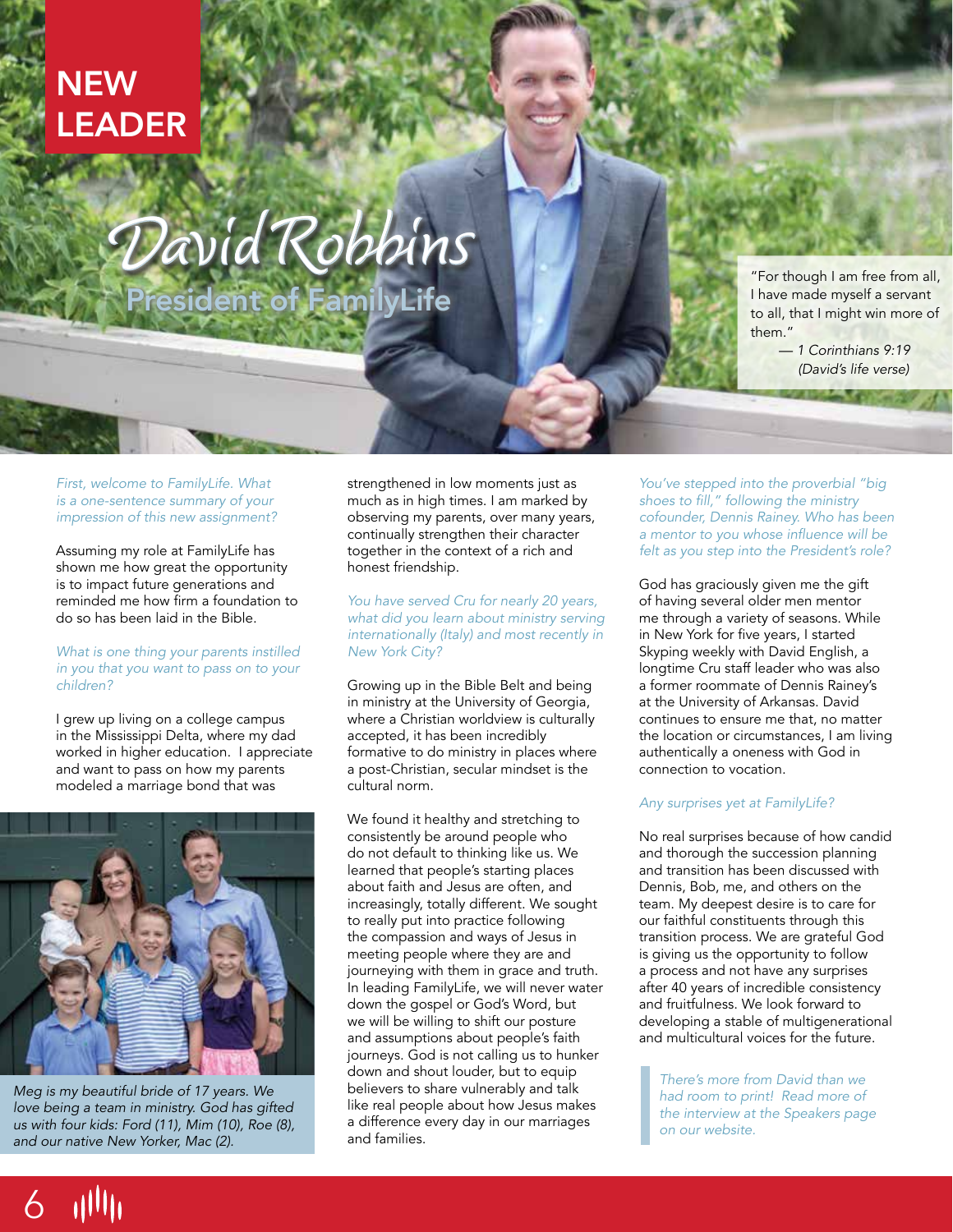# QUESTION OF THE MONTH

# *For what unsung deed do you give your mom praise?*

Mom, thanks for the hours you spent sitting at a kitchen table listening, learning, comforting, encouraging a little boy's fears, passions, struggles and victories… especially on those days my heart needed it the most.



Mark Michaels | Program Director KLRC | Siloam Springs AR



I'll never forget how my mom chose not to pursue a career outside of the home in order to homeschool her boys. Because of that decision, she gave us the greatest gift any parent could offer: an opportunity to thrive. She always put us first no matter what the sacrifice!

Jon Wood | Programming Blue Ridge Broadcasting

I am so very thankful for the countless ways that my mom has invested in my life. Her spiritual guidance, encouragement and help babysitting her grandkids is greatly appreciated. And, of course, raising and homeschooling six sons of her own is no small endeavor either.



Matt Bendell | Radio Producer Cru/Campus Crusade for Christ



My mother enlisted in the WAVES (Women Accepted for Voluntary Emergency Service) with the Navy during WWII. I was a teenager when she died, and I regret never having the chance to talk to her about this part of her life before she became my mom.

> Margaret Mechinus UpWords with Max Lucado

# *"Many women do noble things, but you surpass them all." —Proverbs 31:29*



*Share praise for your mom on our blog! Visit ambaa.com/news.*

# COMING UP



## MAY 3

#### *National Day of Prayer*

### MAY 12

For Central Baptist College (Conway AR), Dennis Rainey delivers the commencement address at graduation.

#### MAY 12

Brad Mattes is one of the faculty for the new Leadership Fellows program launched by the Kennedy Center for Christian Leadership (Washington DC).

#### MAY 13

*Mother's Day*

#### MAY 20

A new exhibit on the life of *Billy Graham* opens at Museum of the Bible.

#### MAY 22

Life Issues' partner Susan B. Anthony List hosts its annual gala at the Andrew W. Mellon Auditorium (Washington DC).

# ON-AIR

#### THIS MONTH

In a series for May called *This is Family*, Jim Garlow underscores



**Allh** 

7

the critical need for thinking *biblically* about marriage and family. *The Garlow Perspective* is that biblical marriage is God's educational tool to get biblical values into the hands of the next generation.